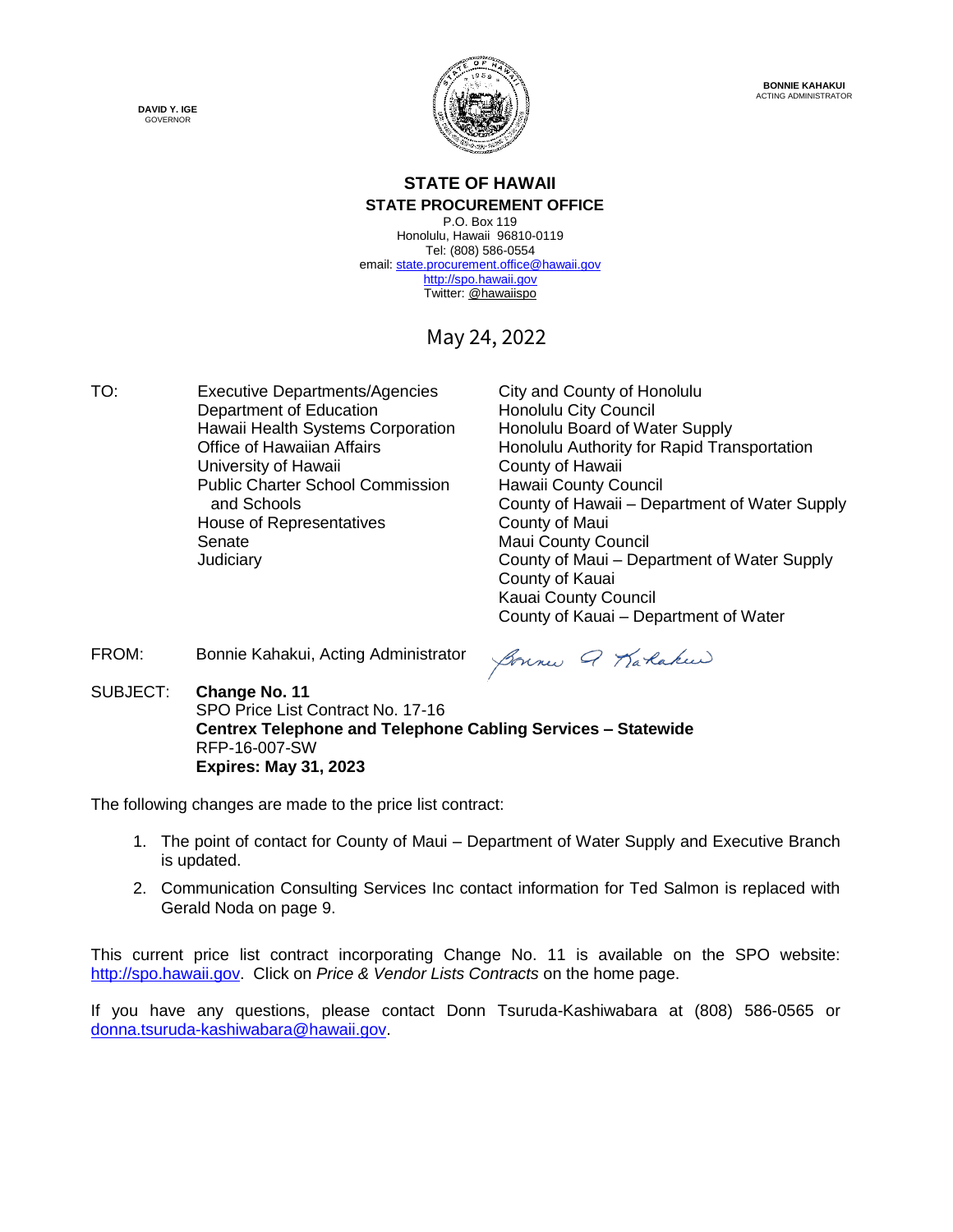# **WHERE TO FIND**:

| Communication Consulting Services Inc. Information and Instructions9 |  |
|----------------------------------------------------------------------|--|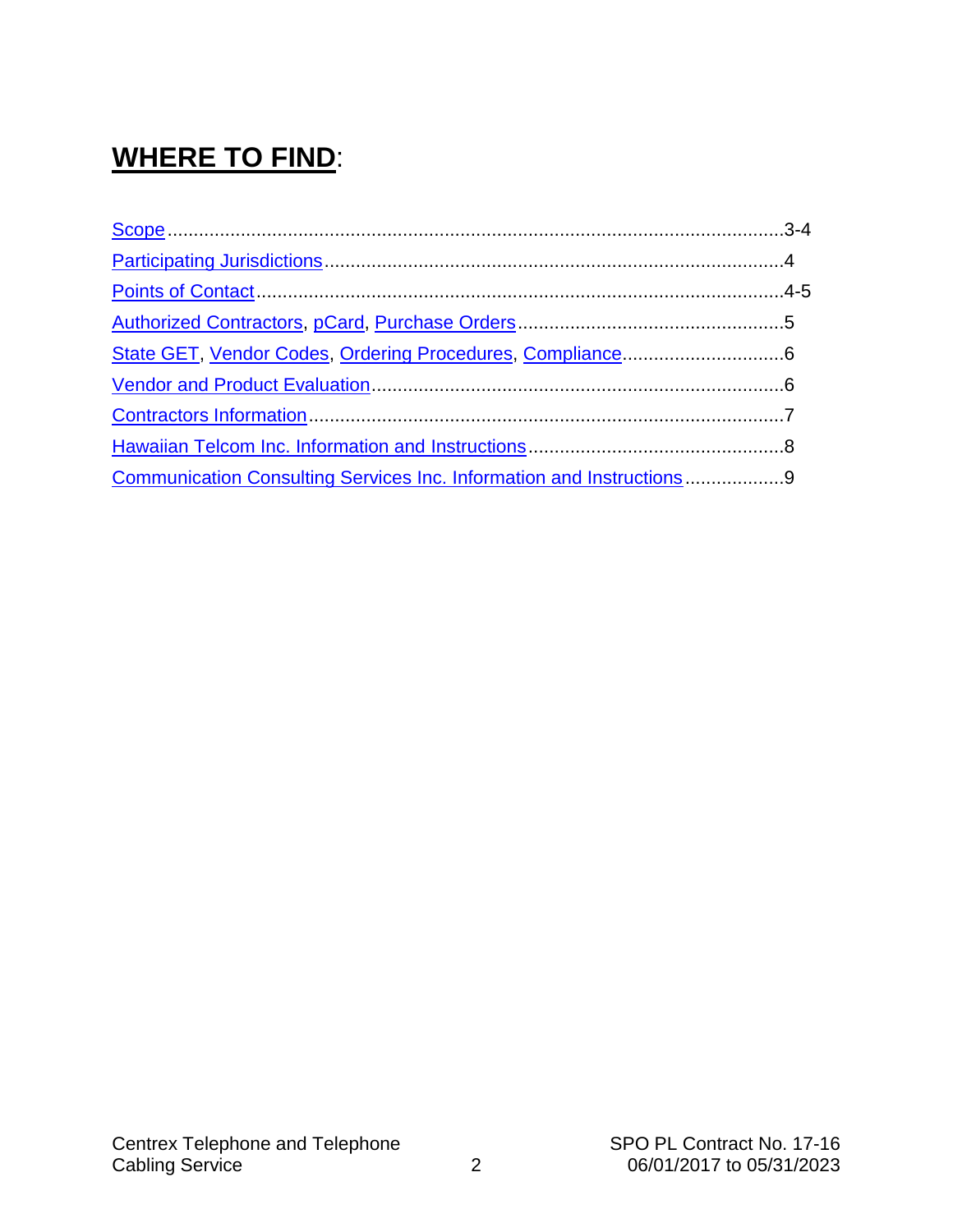# **STATE OF HAWAII STATE PROCUREMENT OFFICE**

#### **SPO Price List Contract No. 17-16**

Replaces SPO PL Contract No. 09-10 Includes Change No. 11 Effective: 05/26/2022

#### <span id="page-2-0"></span>*THIS SPO PRICE LIST CONTRACT IS FOR AUTHORIZED BUSINESS USE ONLY*

#### **CENTREX TELEPHONE AND TELEPHONE CABLING SERVICES - STATEWIDE** (RFP-16-007-SW) **June 1, 2017 to May 31, 2023**

#### **SCOPE:**

The general scope of this price list contract covers two (2) categories, Centrex Telephone (Section Three) and Telephone Cabling (Section Four) services statewide.

The first category (Section Three) is Centrex Telephone which covers Centrex single line and multi-line telephone service statewide. Abbreviated five digits and toll-free 8-1-808 dialing should be provided between State users on all islands. Access must be provided to all local, wireless, long distance, and international telephone systems. Associated telephone services like voicemail, Automatic Call Distribution, ISDN BRI (for multi-line service in 5ESS central offices), and telephone instruments must be provided. Also, simple installation and complete repair services for structured cabling (telephone and data), as well as the materials needed to provide the services shall be included. This service was awarded to Hawaiian Telcom, Inc.

The second category (Section 4) is for cabling only and not for the installation, repair, or provisioning of Centrex service which is covered by Section 3. Participating jurisdictions will have the option of utilizing either Section Three or Section Four for installing cabling; however, it is expected that Section 4 will principally be used for large cabling projects (10 lines and over). This service is awarded to Communication Consulting Services, Inc. for the island of Oahu and to Hawaiian Telcom, Inc. for the island of Hawaii, Maui, Kauai, and Molokai/Lanai.

#### **NOTE:**

Chapter 104, HRS, labor rates for Telecommunication Worker and Electrician listed under the Wage Rate Schedule, Bulletin No. 487, or as amended, does not apply to this Price List Contract.

If the construction activity involved in the installation of the communications equipment is not substantial, the activity is not covered under Chapter 104, HRS, and the participating jurisdiction may utilize this contract. Substantial means the cost of construction is under 20% in relation to the total project cost.

If the construction activity involved in the installation of the communications equipment is substantial, the participating jurisdiction cannot utilize this contract. Substantial means the cost of construction is 20% or more in relation to the total project cost.

#### **NOTE:**

Long Distance Telephone Services are covered under SPO Price List Contract No. 18-11 and is

|                        | Centrex Telephone and Telephone |  |
|------------------------|---------------------------------|--|
| <b>Cabling Service</b> |                                 |  |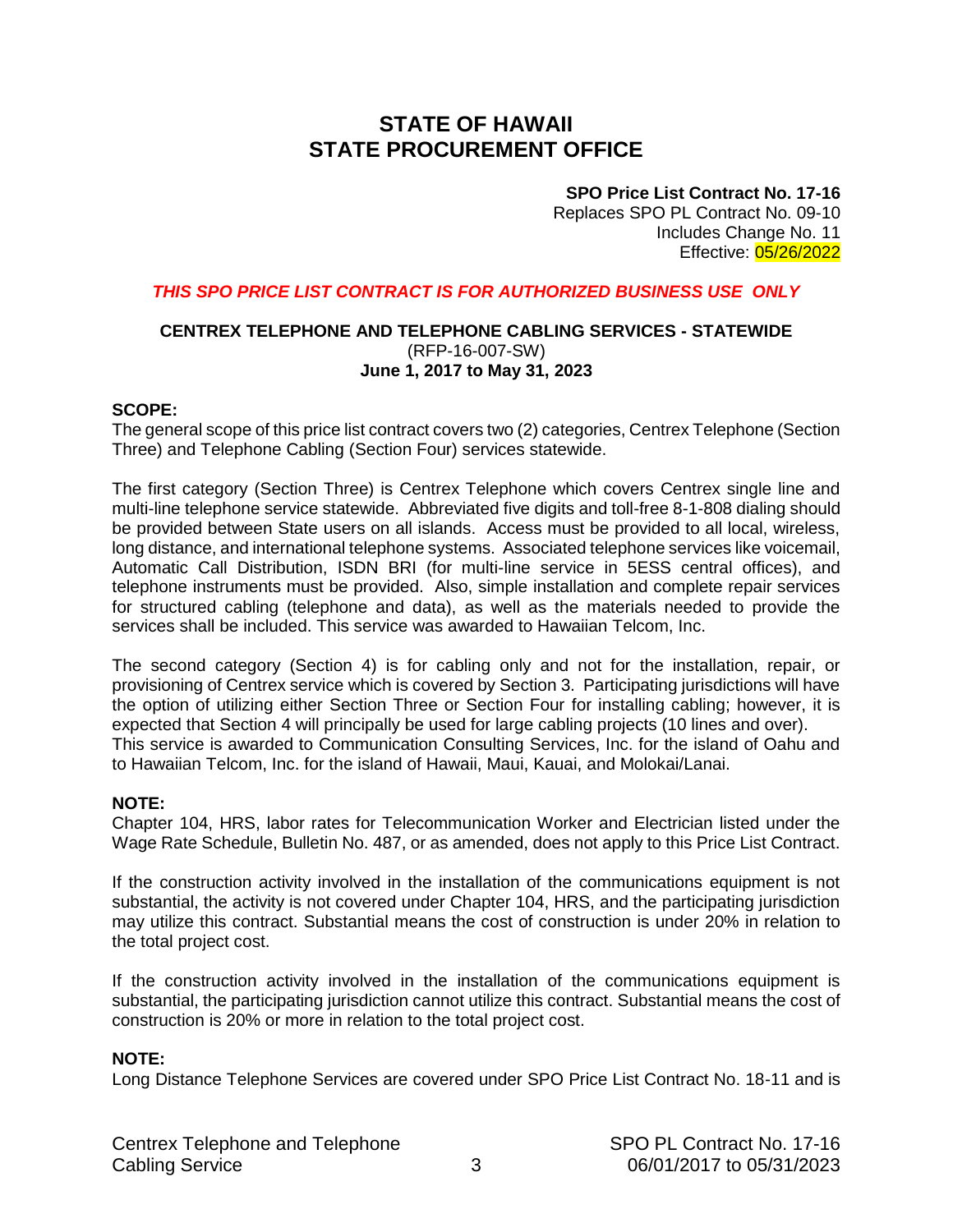<span id="page-3-0"></span>available at the SPO website: [http://spo.hawaii.gov;](http://spo.hawaii.gov/) click on *Price & Vendor List Contracts* on the home page.

**PARTICIPATING JURISDICTIONS** listed below have signed a memorandum of agreement with the SPO and are authorized to utilize this price list contract.

| <b>Executive Departments/Agencies</b>   | City and County of Honolulu                   |
|-----------------------------------------|-----------------------------------------------|
| Department of Education                 | <b>Honolulu City Council</b>                  |
| Hawaii Health Systems Corporation       | Honolulu Board of Water Supply                |
| <b>Office of Hawaiian Affairs</b>       | Honolulu Authority for Rapid Transportation   |
| University of Hawaii                    | County of Hawaii                              |
| <b>Public Charter School Commission</b> | Hawaii County Council                         |
| and Schools                             | County of Hawaii – Department of Water Supply |
| House of Representatives                | County of Maui                                |
| Senate                                  | <b>Maui County Council</b>                    |
| Judiciary                               | County of Maui – Department of Water Supply   |
|                                         | County of Kauai                               |
|                                         | Kauai County Council                          |
|                                         | County of Kauai – Department of Water         |

The participating jurisdictions are not required but may purchase from this price list contract, and requests for exceptions from the contract are not required. Participating jurisdictions are allowed to purchase from other contractors, however, HRS chapter 103D and the procurement rules apply to purchases using the applicable procurement method and its procedures, such as small purchases or competitive sealed bidding. The decision to use this contract or to solicit pricing from other sources will be at the discretion of the participating jurisdiction.

#### **POINTS OF CONTACT:**

*Questions regarding equipment and services listed, ordering, pricing, and status should be directed to the Contractor or the ETS Chief Information Security Officer, Vincent Hoang at (808) 587-1212.*

Procurement questions or concerns may be directed as follows:

| <b>Jurisdiction</b>                                       | <b>Name</b>                  | <b>Phone</b> | <b>FAX</b> | E-mail                                   |
|-----------------------------------------------------------|------------------------------|--------------|------------|------------------------------------------|
| <b>IExecutive</b>                                         | Donn Tsuruda-<br>Kashiwabara | 586-0565     | 586-0570   | donna.tsuruda-<br>kashiwabara@hawaii.gov |
| <b>DOE</b>                                                | <b>IProcurement Staff</b>    | 675-0130     | 675-0133   | G-OFS-DOE-<br>Procurement@k12.hi.us      |
| <b>HHSC</b>                                               | Nancy Delima                 | 359-0994     |            | ndelima@hhsc.org                         |
| <b>OHA</b>                                                | <b>Christopher Stanley</b>   | 594-1833     | 594-1865   | chriss@oha.org                           |
| University of Hawaii                                      | lKarlee Hisashima            | 956-8687     | 956-2093   | karlee@hawaii.edu                        |
| <b>Public Charter School</b><br>Commission and<br>Schools | Danny Vasconcellos           | 586-3775     | 586-3776   | danny.vasconcellos@spcsc.ha<br>waii.gov  |
| <b>House</b>                                              | <b>Brian Takeshita</b>       | 586-6423     | 586-6401   | takeshita@capitol.hawaii.gov             |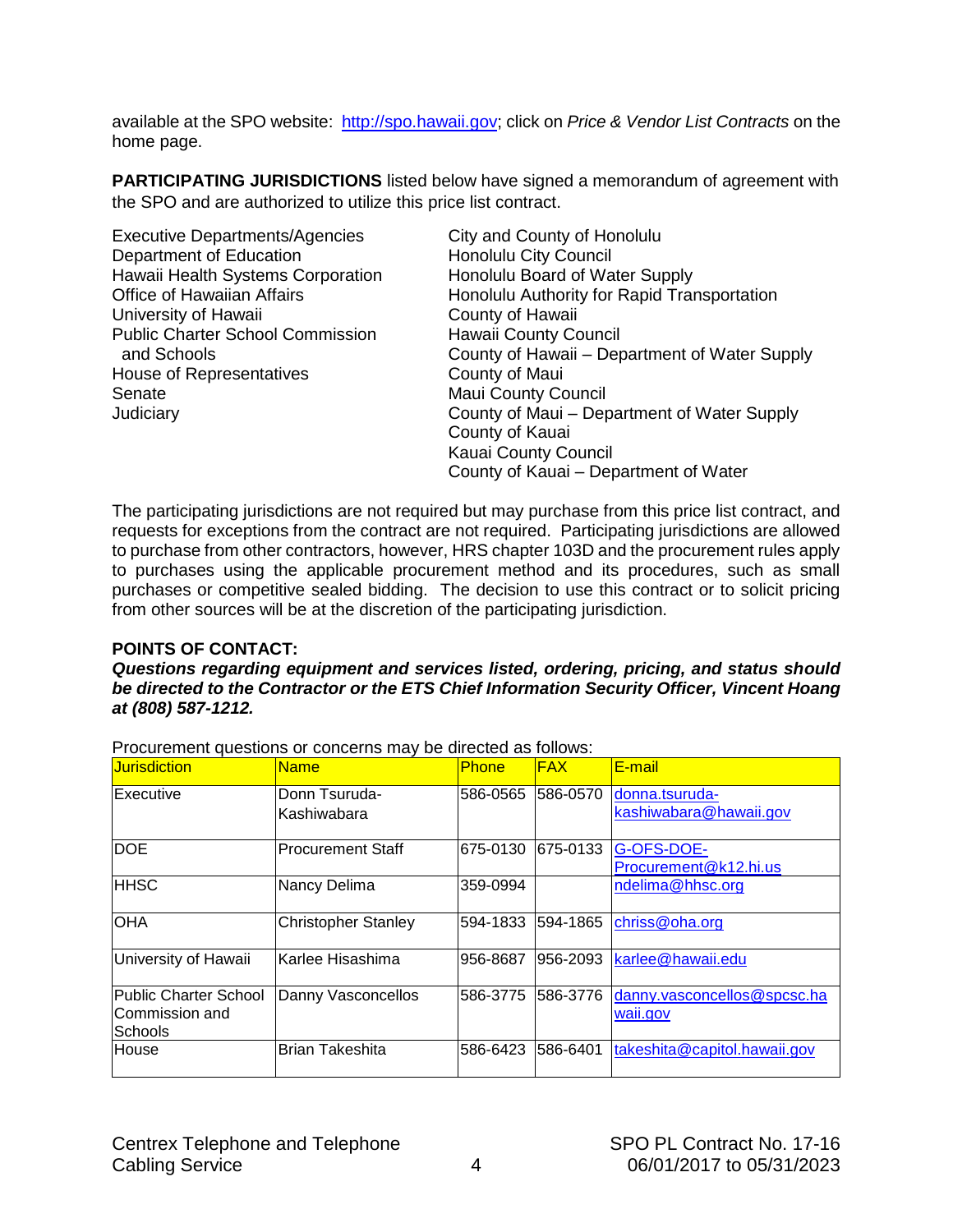<span id="page-4-0"></span>

| Senate                                             | Carol Taniguchi                       | 586-6720             | 586-6719             | c.taniguchi@capitol.hawaii.gov                           |
|----------------------------------------------------|---------------------------------------|----------------------|----------------------|----------------------------------------------------------|
| <b>Jurisdiction</b>                                | <b>Name</b>                           | <b>Phone</b>         | <b>FAX</b>           | E-mail                                                   |
| Judiciary                                          | <b>Tritia Cruz</b>                    | 538-5805             | 538-5802             | tritia.l.cruz@courts.hawaii.gov                          |
| C&C of Honolulu                                    | <b>Procurement Specialist</b>         | 768-5535             | 768-3299             | bfspurchasing@honolulu.gov                               |
| Honolulu City Council                              | Kendall Amazaki, Jr.<br>Nanette Saito | 768-5084<br>768-5085 | 768-5011             | kamazaki@honolulu.gov<br>nsaito@honolulu.gov             |
| Honolulu Board of<br><b>Water Supply</b>           | <b>Procurement Office</b>             | 745-5071             |                      | fn_procurement@hbws.org                                  |
| <b>HART</b>                                        | Dean Matro                            | 768-6246             |                      | dean.matro@honolulu.gov                                  |
| County of Hawaii                                   | Diane Nakagawa                        | 961-8440             |                      | diane.nakagawa@hawaiicounty.<br>gov                      |
| Hawaii County Council Diane Nakagawa               |                                       | 961-8440             |                      | diane.nakagawa@hawaiicounty.<br>gov                      |
| County of Hawaii-<br>Department of Water<br>Supply | Ka'iulani Matsumoto                   | 961-8050<br>ext. 224 | 961-8657             | kmatsumoto@hawaiidws.org                                 |
| County of Maui                                     | <b>Jared Masuda</b>                   | 463-3816             |                      | jared.masuda@co.maui.hi.us                               |
| <b>Maui County Council</b>                         | Marlene Rebugio                       | 270-7838             |                      | marlene.rebugio@mauicounty.u<br>$\underline{\mathbf{S}}$ |
| County of Maui-<br>Department of Water<br>Supply   | Kenneth L. Bissen                     | 270-7684             | 270-7136             | ken.bissen@co.maui.hi.us                                 |
| County of Kauai                                    | <b>Ernest Barreira</b>                | 241-4295             | 241-6297             | ebarreira@kauai.gov                                      |
| Kauai County Council                               | Codie Tabalba<br><b>Scott Sato</b>    | 241-4193<br>241-4810 | 241-6349<br>241-6349 | ctabalba@kauai.gov<br>ssato@kauai.gov                    |
| County of Kauai-<br>Department of Water            | Marcelino Soliz                       | 245-5470             | 245-5813             | msoliz@kauaiwater.org                                    |

#### **AUTHORIZED CONTRACTORS:**

**Hawaiian Telcom, Inc.:** Centrex Telephone - Statewide **Hawaiian Telcom, Inc.:** Cabling Service – Hawaii, Maui, Kauai, Molokai/Lanai **Hawaiian Telcom, Inc.:** Cabling Service – Oahu (One (1) to Nine (9) jacks) **Communication Consulting Services, Inc.:** Cabling Service – Oahu (Ten (10) or more jacks)

**PURCHASING CARD (pCard).** The State of Hawaii Purchasing Card (pCard) is required to be used by the Executive departments/agencies, excluding DOE, OHA, HHSC, and UH, for orders totaling less than \$2,500. For purchases \$2,500 or more, agencies may use the pCard, subject to its credit limit, or issue a purchase order.

**PURCHASE ORDERS** may be issued for purchases \$2,500 or more; and for contractors who either do not accept the pCard, set minimum order requirements before accepting the pCard for payment, or charge its customers a transaction fee for the usage.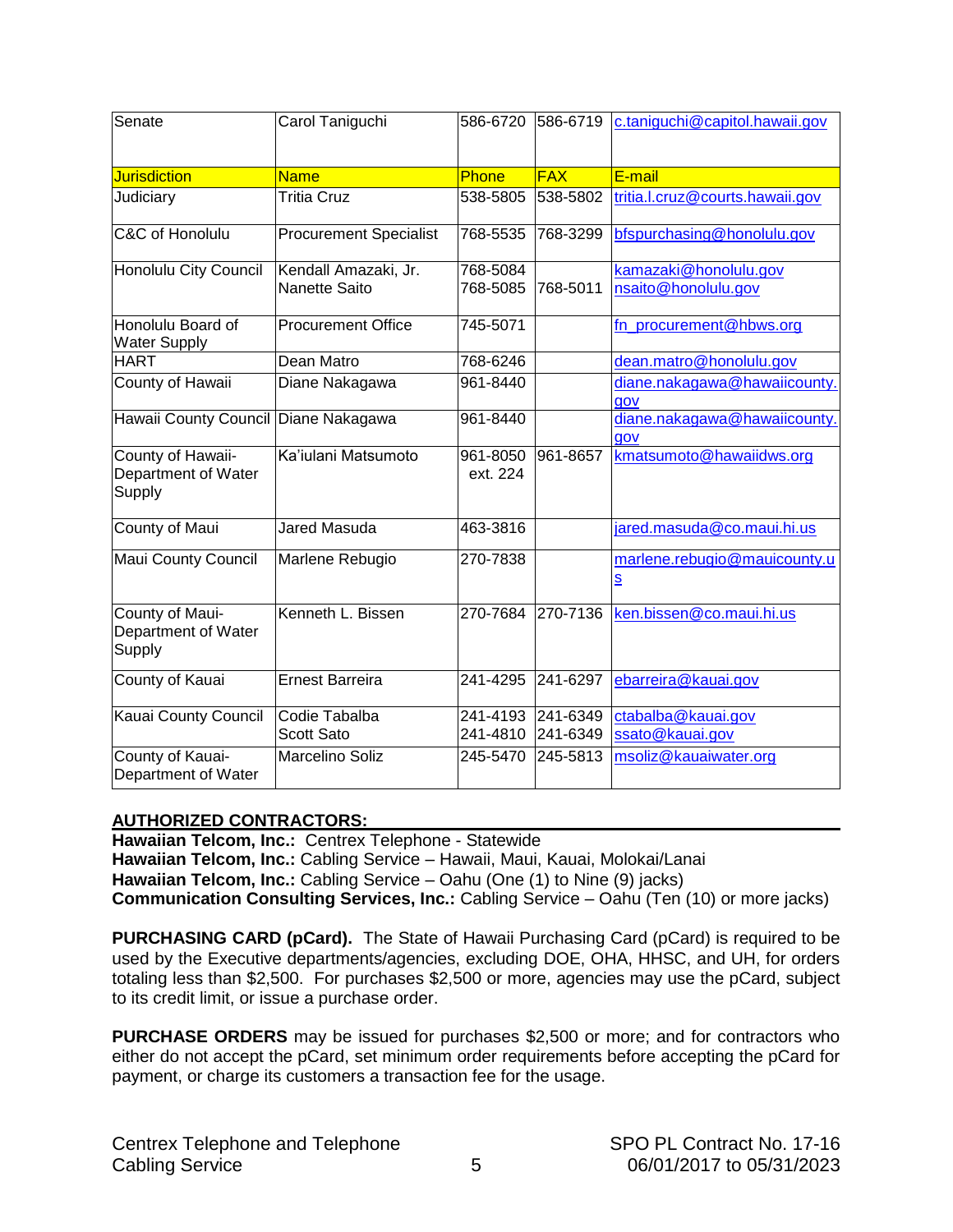<span id="page-5-0"></span>**STATE GENERAL EXCISE TAX (GET) AND COUNTY SURCHARGE** shall not exceed the following rates if the seller elects to pass on the charges to its customers. The GET is not applied to shipping or delivery charges.

| County                                           | County<br>Surcharge Tax<br>Rate | <b>State</b><br><b>GET</b> | Max Pass-On<br><b>Tax Rate</b> | <b>Expiration of Surcharge</b><br><b>Tax Rate</b> |
|--------------------------------------------------|---------------------------------|----------------------------|--------------------------------|---------------------------------------------------|
| C&C of Honolulu                                  | 0.50%                           | 4.0%                       | 4.7120%                        | 12/31/2030                                        |
| Hawaii                                           | 0.50%                           | 4.0%                       | 4.7120%                        | 12/31/2030                                        |
| County of Maui<br>(including Molokai &<br>Lanai) | $0.0\%$                         | 4.0%                       | 4.1666%                        | No county surcharge                               |
| Kauai                                            | 0.50%                           | 4.0%                       | 4.7120%                        | 12/31/2030                                        |

The GET or use tax and county surcharge may be added to the invoice as a separate line item and shall not exceed the current max pass-on tax rate(s) for each island.

County surcharges on State General Excise (GE) tax or Use Tax may be visibly passed on but are not required. For more information on county surcharges and the max pass-on tax rate, please visit the Department of Taxation's website at [http://tax.hawaii.gov/geninfo/countysurcharge.](http://tax.hawaii.gov/geninfo/countysurcharge)

**VENDOR CODES** for annotation on purchase orders are obtainable from the "Alphabetical Vendor Edit Table Report" available at your department's fiscal office. Agencies are cautioned that the remittance address on an invoice may be different from the address of the vendor code annotated on the purchase order. Therefore, when processing an invoice for payment, be sure that the correct vendor code is used.

**ORDERING** on a timely basis is the responsibility of each agency. Orders shall be issued on an as-needed basis during the price list contract period. The Contractor shall not accept any orders received after the price list contract expiration date; however, the contractor shall fill orders for which delivery may extend beyond the expiration date.

**PAYMENTS** are to be made to the remittance address of the Contractor. HRS §103-10, HRS, provides that the State shall have thirty (30) calendar days after receipt of invoice or satisfactory completion of the contract to make payment.

**SPO PRICE LIST CONTRACT NO. 17-16** shall be typed on purchase orders issued from this price list contract. For pCard purchases, the SPO Price List Contract No. 17-16 shall be notated on the appropriate transaction document.

**COMPLIANCE PURSUANT TO HRS §103D-310(c).** Prior to awarding this contract, the SPO verified compliance of the Contractor(s) named in the SPO Price List Contract No. 17-16. *No further compliance verification is required prior to issuing a contract, purchase order, or pCard payment when utilizing this contract.*

**VENDOR AND PRODUCT EVALUATION** form, SPO-012, is made available to the agencies to address concerns on this price list contract. The form can be accessed from the SPO website: [http://spo.hawaii.gov.](http://spo.hawaii.gov/) Click on *Forms* on the home page.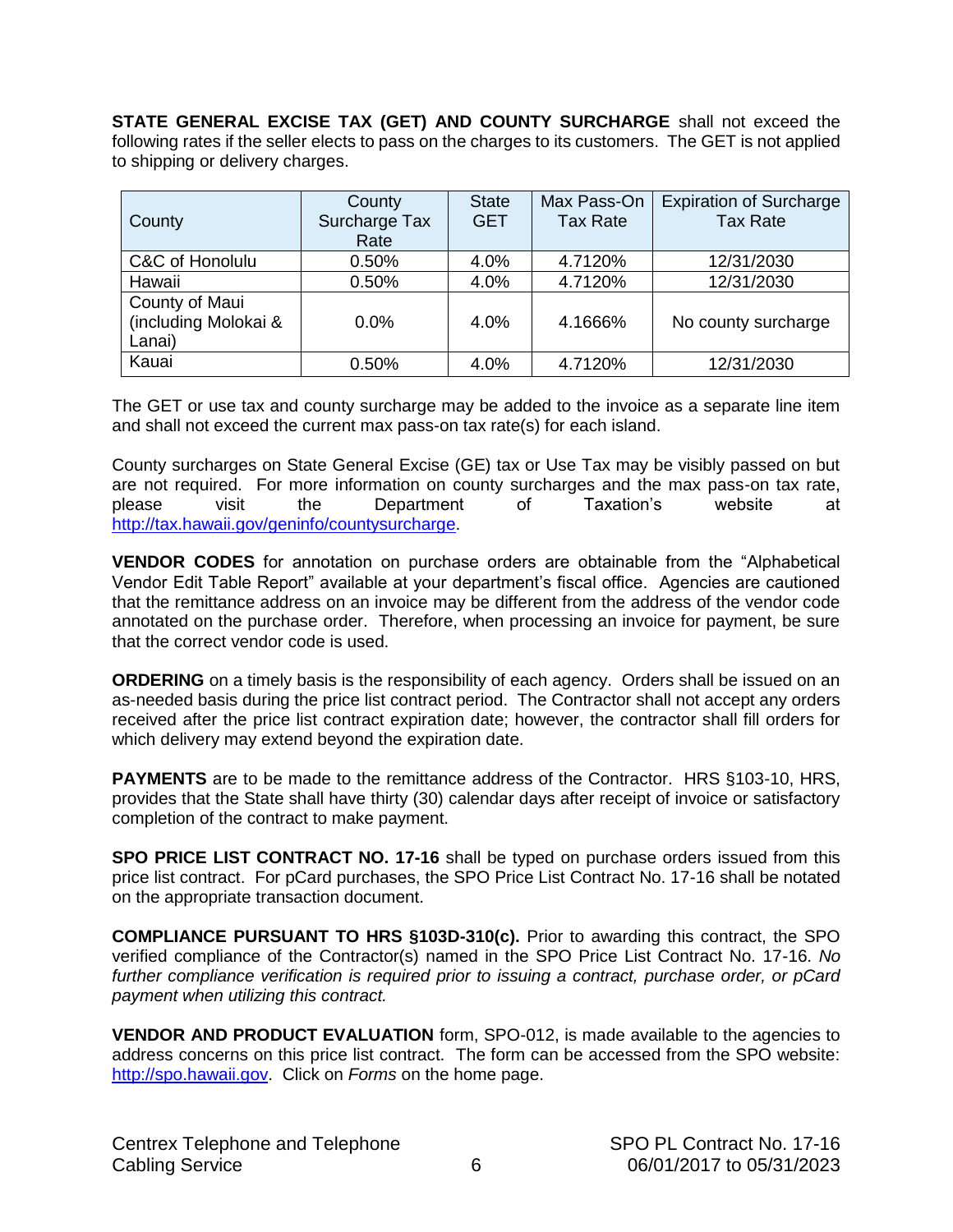<span id="page-6-0"></span>**PRICE LIST CONTRACT AVAILABLE ON THE INTERNET** at the SPO website: [http://spo.hawaii.gov.](http://spo.hawaii.gov/) Click on *Price & Vendor List Contracts* on the home page.

# **CONTRACTORS INFORMATION**

The link below provides price sheets, reference sheets, additional documents for Hawaiian Telcom, Inc. and Communication Consulting Services, Inc., and the Telecom Request Form (ICSD-001) and instructions.

[http://spo.hawaii.gov/for-state-county-personnel/programs/hats-prices-reference-sheets-pl-17-](http://spo.hawaii.gov/for-state-county-personnel/programs/hats-prices-reference-sheets-pl-17-16/) [16/](http://spo.hawaii.gov/for-state-county-personnel/programs/hats-prices-reference-sheets-pl-17-16/)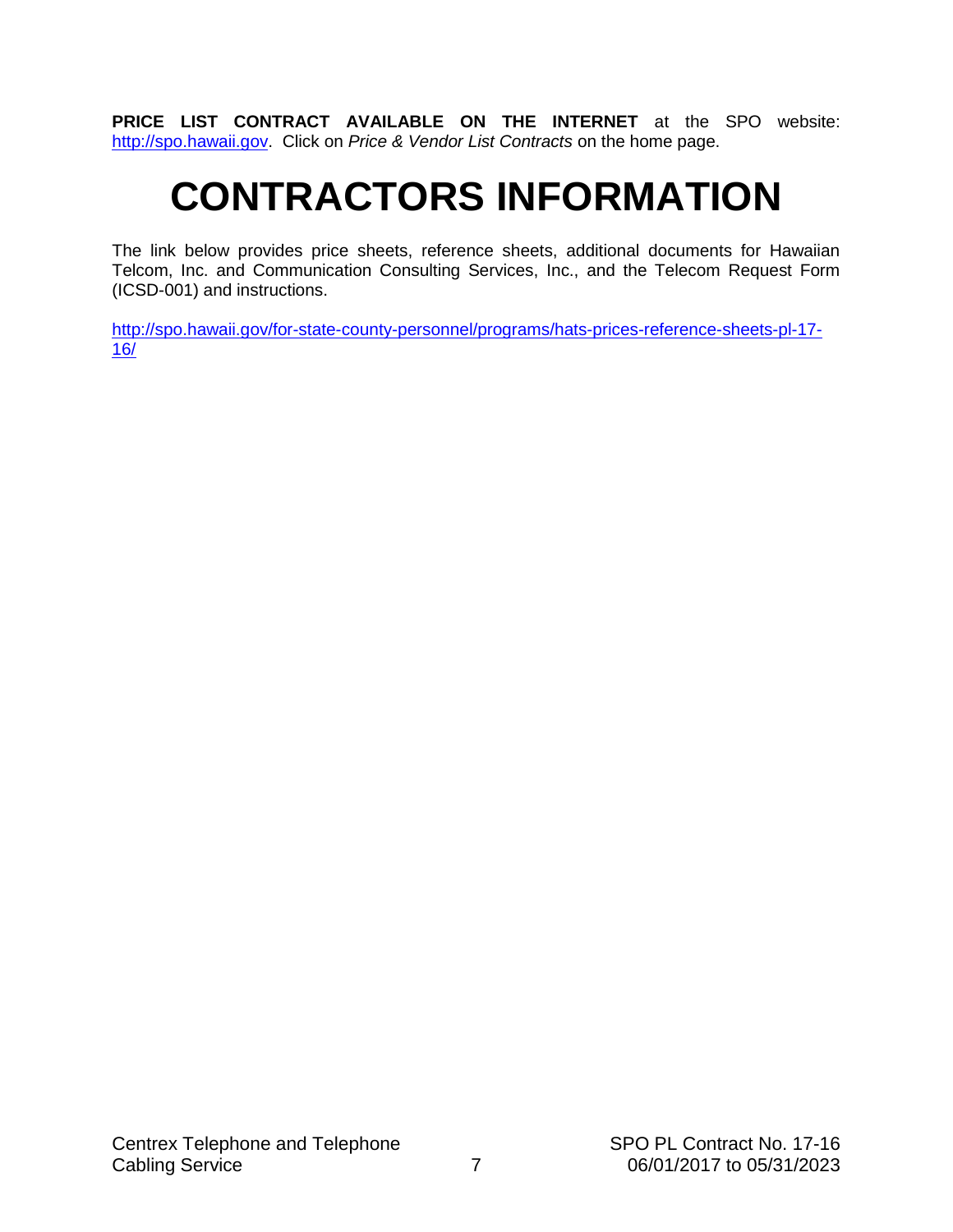# <span id="page-7-0"></span>**Hawaiian Telcom, Inc.**

# **(expires 05/31/2022)**

### ADDRESS

*Business Address:* 1177 Bishop Street Honolulu, HI 96813

*Remittance Address:* P.O. Box 30770 Honolulu, Hawaii 96820-0770

### CONTACT INFORMATION

|                        | <b>Primary Contact: Charley Lambert</b>    | Phone: (808) 546-4174 |
|------------------------|--------------------------------------------|-----------------------|
|                        | Email: charley.lambert@hawaiiantel.c<br>om | Fax: (808) 546-8288   |
| Vendor Code: 289236-11 |                                            |                       |

- 1. Participating jurisdictions shall complete a Telecom Request (TR) (ETS-001), signed by the Telecom Coordinator.
- 2. The signed Telecom Request Form shall be sent:
	- To DAGS/ETS/NB via State messenger or
	- By fax to (808) 587-9831 or
	- By USPS to 1151 Punchbowl Street, B-20, Honolulu, HI 96813 or
	- **Email to [ETS.NB.TRS@hawaii.gov](mailto:ETS.NB.TRS@hawaii.gov)**
- 3. TR forms not signed by the Telecom Coordinator will be returned to the Telecom Coordinator.
- 4. DAGS/ETS/TSB will route the approved TR Form to Hawaiian Telcom, Inc. (HT) for HATs service for all islands, cabling services for Hawaii, Kauai, Maui, Molokai, Lanai, and for **less than ten (10) jacks** on Oahu. If the TR is not approved, it will be returned to the Telecom Coordinator.
- 5. Departments will encumber the funds based on the approved TR. Network charges will be billed to the telephone bill. HT will provide a separate bill for purchases of equipment and cabling.
- 6. The department shall remit payment by pCard or check.
- 7. Questions pertaining to Centrex or Cabling services are directed to Charley Lambert at (808) 546-4174.